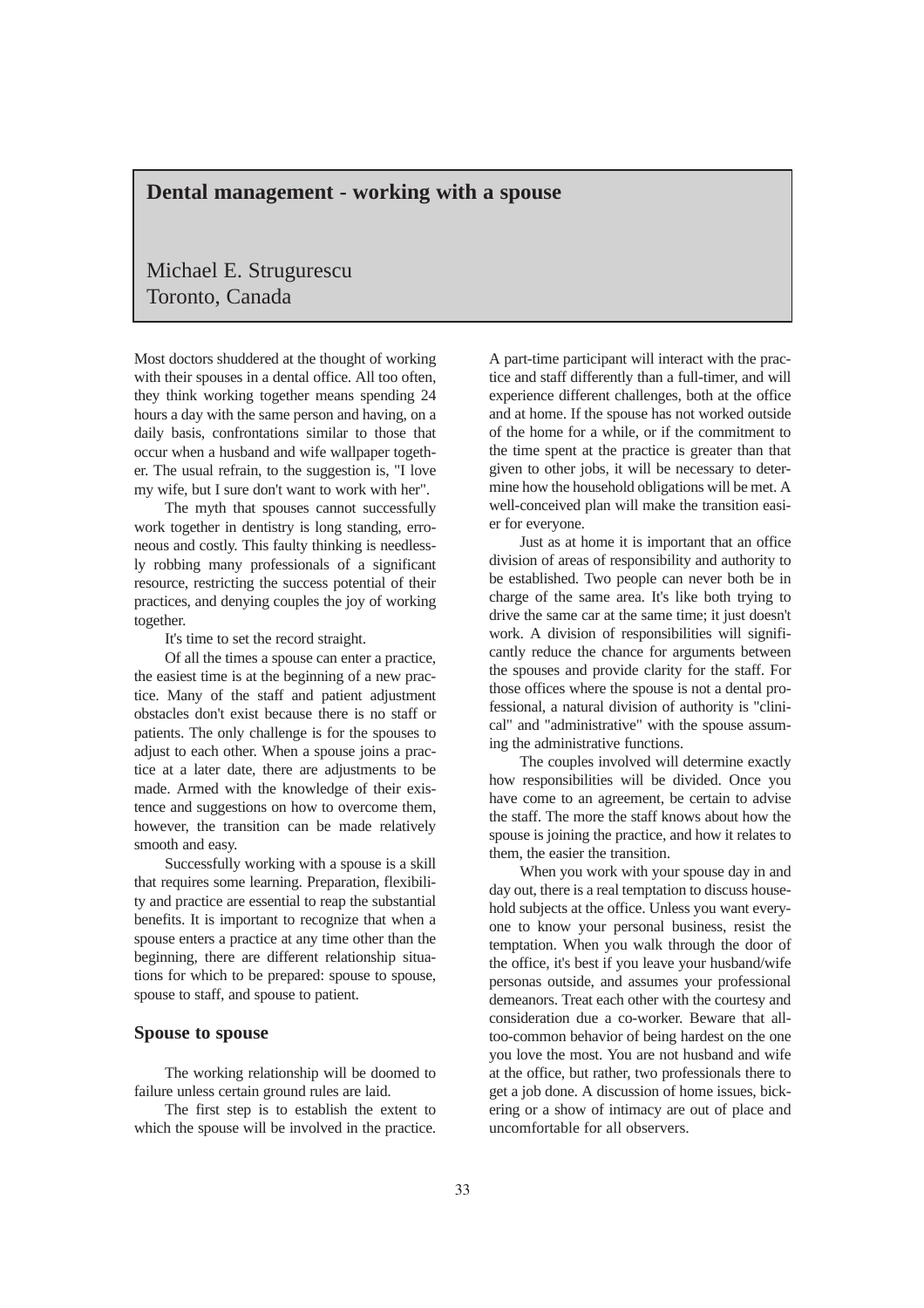The way any given day plays out will have a significant impact upon a person's mood, energy level and temperament. Actually observing your 1oved one experiencing a particularly hard day gives one a grater appreciation for how that person feels, which leads to a greater understanding when either of you are short-tempered or don't feel like going to an in-law's house for dinner.

It is ironic how much you actually miss your spouse. Once you get in the groove of working together, you will that you become so focused on the job at hand that you rarely see each other at the office. You're both too busy doing your respective jobs. Even when you think you are going to take breaks or lunches together, it rarely happens. It seems there is always an emergency appointment, a phone call, or other interruption that eats into the time. And when you return to your home, because you so intimately share your work, you will find that many of your conversations will be about work, the staff, and the patients, which new ideas are working and which are not. There will be times when you feel as though you spent enough time with the doctor or co-worker, but haven't seen your sweetheart for a long time. Vacations become even more special. They are not just times to get away from the stresses of work, but they are also times to re-bound as husband and wife.

A special camaraderie develops between a husband and wife who work together. It is similar to the camaraderie that develops between couples when they become parents. Just as in raising children. Both people are instrumental in the growth and development of the practice. There will be times when you will want to pull your hair out in frustration, and other times when you will want to jump for joy. You will share all the disappointments and successes on a level usually reserved for comrades who go through an experience together, and you will be closer because of it.

## **Spouse to staff**

The greatest challenge to having a spouse join the practice is frequently staff acceptance. The staff's reaction to the addition of a spouse will be feelings of suspicion and resentment. Each person wills he wondering just how it will affect his job. Will the added spouse be help or a hindrance to getting a work accomplished? Are they acquiring a team member, a mother or the stereotyped doctor's wife with her assumed perks and privileges? The spouse of a doctor is not, and cannot, be the same as the other employees. He or she fills a unique position on the dental team

with unique responsibilities. The first challenge will be to gain staff acceptance and respect and a definition of role.

In observing those situations in which spouses have successfully integrated into an existing practice, a pattern of behavior is apparent that may serve as a guide:

#### *1. Learn the business*

Every office has a routine of operation both in the clinical and in the administrative areas. It is important to learn the existing routine, and reasons why things are done the way they are done. It demonstrates to the staff a desire to understand and appreciate the job they have been doing and it alleviates some of their initial fears that everything will be different right away. Guard against the impulse to simplify the task of routines. What often appears initially to be a complex operation for a simple task is truly the simplest means to accomplish the desired result. Observe, ask questions and learn.

#### *2. Make changes slowly*

There is a natural desire to make an impact on the office, to improve it in some manner. Impact and improvement usually go hand-in-hand with change, and change is uncomfortable for most people. Doing things the way they have always been done is familiar, comfortable and easy. To do things differently will be viewed as awkward and time consuming. Make changes slowly and involve the stuff in planning the changes. Their knowledge and years of experience will prove to be a valuable resource and their involvement will spark an enthusiasm to implement the changes.

## *3. Keep a regular schedule*

For a practice to function at an optimum level, dependability is required from all who work in it. The success of the practice rests on certain personnel being present and effective for the job at hand. Just as the doctor and staff keep a set work schedule, so must the working spouse. An indefinite or sporadic schedule has no redeeming features. It not only causes the staff to doubt the spouse's dedication to the practice, but also places the spouse in a position viewed as privileged by the staff. To ensure the spouse's effectiveness, decide on a work schedule and adhere to it.

#### *4. Set the standard*

The presence of a spouse in the office carries with it an unspoken responsibility - that of setting or upholding the standard of behavior. The staff will look at the behavior of the spouse for the clues on how to pattern their own style. Without a word